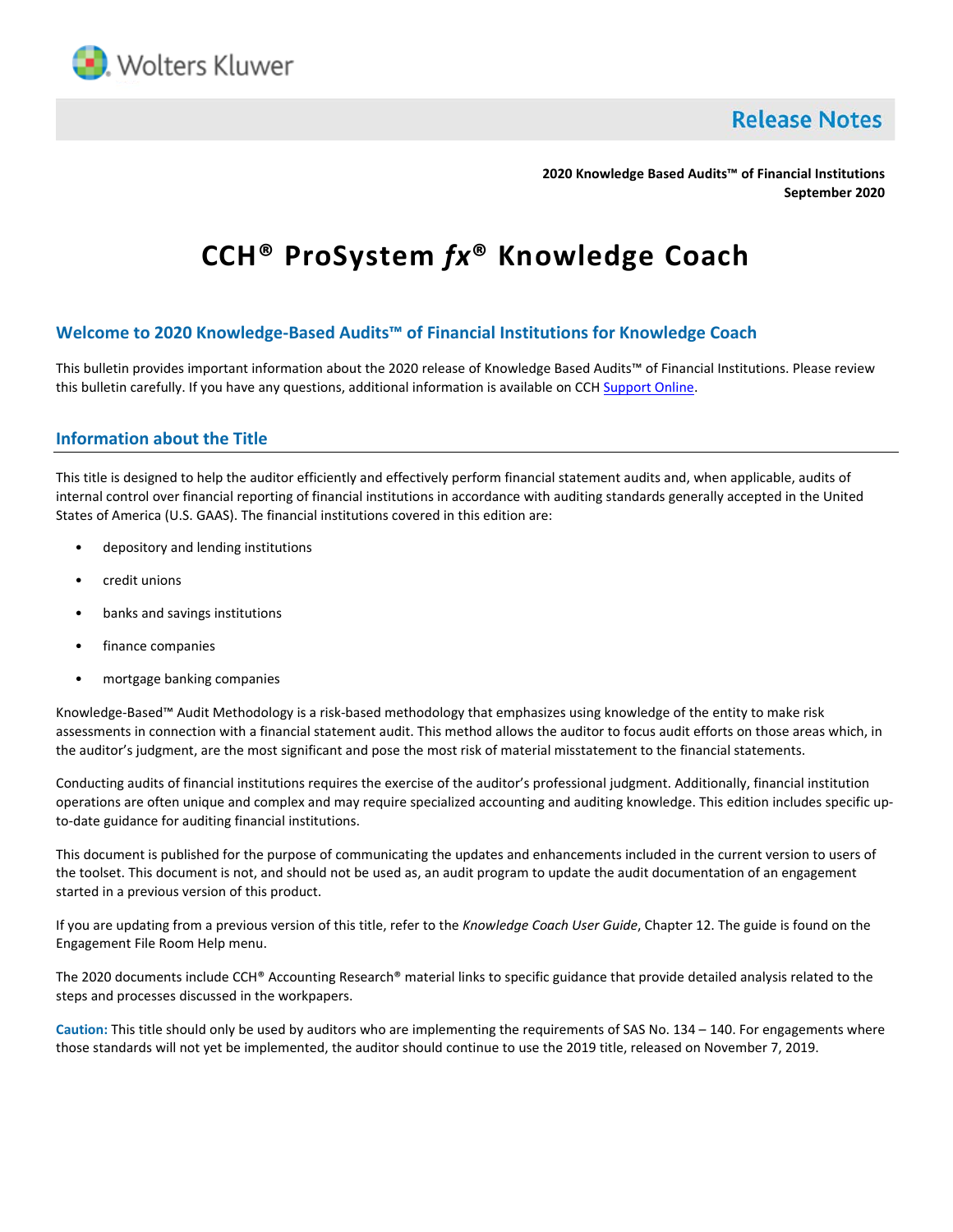## **New in this Release**

#### **CCH® ProSystem** *fx***® Engagement 2019 Compatibility**

This title can be installed on Engagement v2019 by first installing the Engagement v2019.2.6 update. The latest update can be downloaded via CCH Software Delivery Manager. This update allows you to use the 2020 content without installing Engagement v2020 until your firm plans to update.

#### **KBA-901 Financial Statement Disclosure Checklist**

If you are not an early adopter, you still must install this title to obtain the updated KBA-901 Financial Statement Disclosure Checklist. The disclosure checklist is an independent workpaper and can be added to a binder without updating the other content for the new standards.

After installing, if you choose not to release the title, there are three options for inserting the updated disclosure checklist into a binder:

**Note:** Each of these options requires a staff member or group to have the right "Insert Workpapers from Unreleased Titles" which can be assigned in the ADMIN module. The staff with this right are noted as "select staff members" in the options below.

- Select staff members can insert the updated checklist and delete the existing checklist from the binder. The new checklist will not include any of the prior responses. However, the user can refer to the checklist in the prior year binder and copy/paste any relevant information.
- Select staff members can use the Update Knowledge Coach Content feature to update to the 2020 checklist. To do this, first check in all workpapers except KBA-901 Financial Statement Disclosures Checklists to avoid accidentally updating other workpapers. Then, right-click on KBA-901 in the binder and select **Update Knowledge Coach Content > Update Selected Knowledge Coach Workpapers** to update only the disclosure checklist to the 2020 version. This option retains responses from the prior year other than the tailoring questions (table of contents).

**Note**: If other forms are accidently updated, the changes cannot be undone.

• Select staff members can create a binder template with just the updated disclosure checklist. Then, other staff members can copy and paste the disclosure checklist from the template into the client engagement binders. The new checklist will not include any of the prior responses. However, the user can refer to the checklist in the prior year binder and copy/paste any relevant information.

#### **2020 Edition of Knowledge-Based Audits of Financial Institutions**

This edition features numerous enhancements, including:

- Updating function of KBA-901 for a new, streamlined approach to tailoring.
- Adding a new tailoring question, "Is the auditor engaged to report on Key Audit Matters?," to AUD-100 that flows out to multiple forms to show/hide steps. Please review KCO-003 Answer Effects for the Engagement-Level Tailoring Questions Workpaper to view the functionality of this new tailoring question.
- Adding new columns to document "Key Audit Matters" in KBA-102. These new columns will show/hide based on the new tailoring question in AUD-100.
- Adding new default answers in KBA-103 for columns 13, 14, and 15 based on answers in column 12.
- Adding sorting to the "Communication of Internal Control Deficiencies" table in KBA-103. Deficiencies that flow to this table now are automatically sorted based on the text in the Deficiency No. column in the first table.
- Modifying the answer floatie in the conclusion section of KBA-303 from "No" to "No Inconsistencies Noted."
- Adding a new default answer in Column 7, "CR" in KBA-502. If a user selects "Yes" to one of the below questions in AUD 100 and selects "No" in Column 5 of KBA 502, "Controls Selected for Testing of Operating Effectiveness," then CR will default to "Max."
	- Has the auditor been engaged to perform an integrated audit (i.e., an audit of internal control over financial reporting that is integrated with the audit of financial statements)?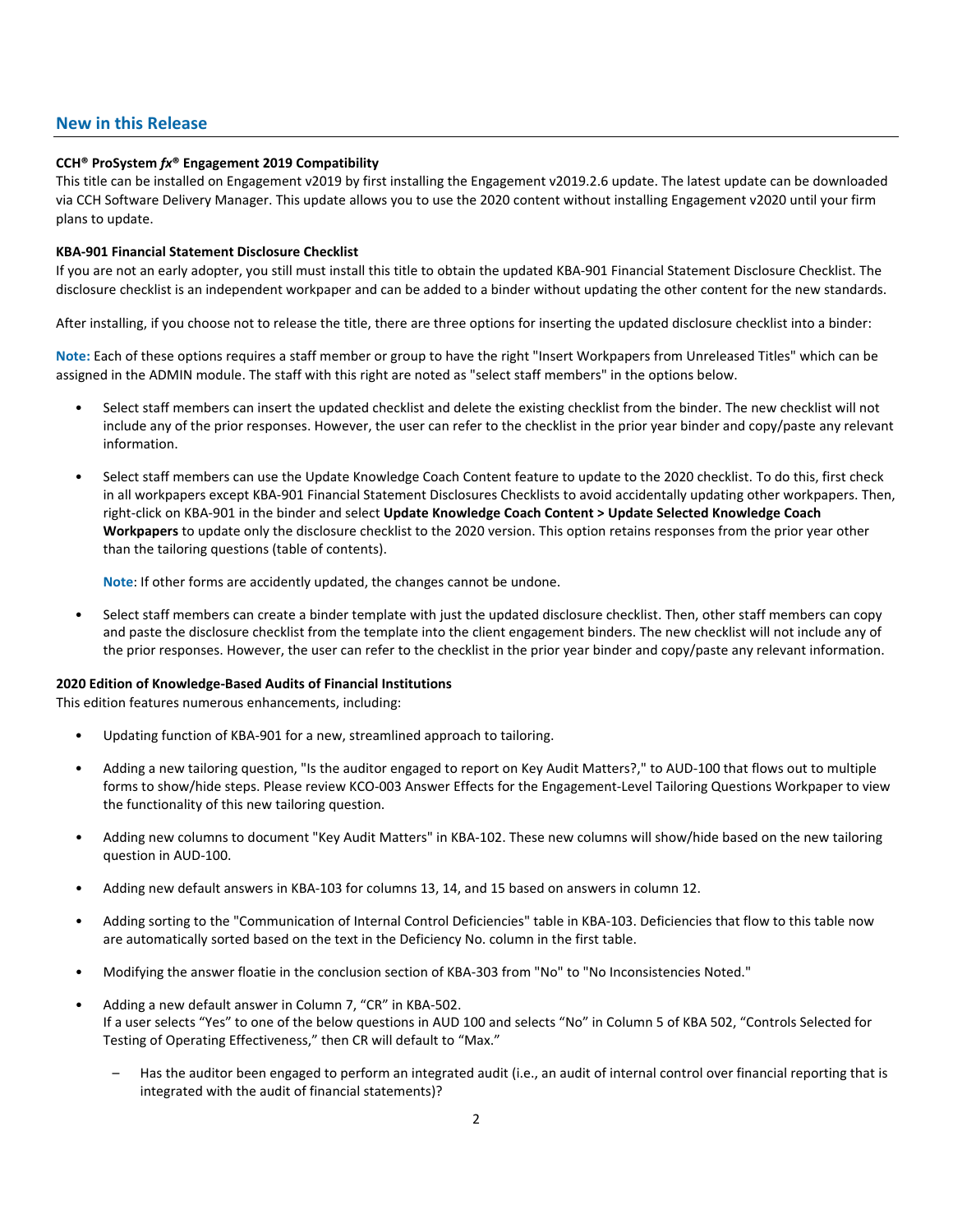- Does the auditor intend to test the operating effectiveness of internal controls over financial reporting?
- Adding columns to KBA-503 for relevant assertions and inherent risk assessment that will flow from KBA-502. Also changing functioning so that the user selects which audit areas to flow from KBA-502.
- Modifying the header in the second column of "Section I: Risk Assessment Procedures and Related Activities" to now read, "Does the Factor Exist Yes/No" to avoid confusion on how this column should be documented.
- Removing colons from workpaper names so that the user can publish or save forms outside of an engagement without receiving the error message for an invalid character.
- Enhancing instructions and procedures throughout the toolset to improve the workflow.
- Adding new AUDs, CORs, and RESs as follows:
	- AID-847 Analysis of Service Auditor Report
	- COR-832 Request for Confirmation of Multiemployer Defined Benefit Plan Information
	- COR-907 Communication to Entity with Significant Deficiencies and/or Material Weaknesses: Review of Interim Financial Information
	- RPT-0904A Unmodified Opinion: Emphasis-of-Matter Paragraph Related to Going Concern: Substantial Doubt has Been Alleviated - Institution Did Not Meet Minimum Capital Requirements
	- RPT-0959 Unmodified Opinion: Includes Key Audit Matters, Emphasis-of-Matter and Other-Matter Paragraphs
	- RES-030 Implementing New Accounting Principles
	- RES-031 Determining and Communicating Key Audit Matters (KAMs) Decision Tree

[Click here](http://support.cch.com/updates/KnowledgeCoach/pdf/guides_tab/2020%20Financial%20Institutions%20Title%20Overview%20for%20Knowledge%20Coach%20Users.pdf) for the 2020 Audits of Financial Institutions Title Overview for Knowledge Coach Users.

In addition, forms and practice aids throughout have been updated to include new examples and tips, and where applicable, to consider new literature, standards, and developments reflected in the following current audit and accounting guidance:

- FASB Accounting Standards Codification™ as of June 30, 2020, through Accounting Standards Update No. 2020-05
- AICPA Statement on Auditing Standards (SAS) No. 134, Auditor Reporting and Amendments, Including Amendments Addressing Disclosures in the Audit of Financial Statements
- SAS No. 135, Omnibus Statement on Auditing Standards 2019
- SAS No. 137, The Auditor's Responsibilities Relating to Other Information Included in Annual Reports
- SAS No. 138, Amendments to the Description of the Concept of Materiality
- SAS No. 139, Amendments to AU-C Sections 800, 805, and 810 to Incorporate Auditor Reporting Changes From SAS No. 134
- SAS No. 140, Amendments to AU-C Sections 725, 730, 930, 935, and 940 to Incorporate Auditor Reporting Changes From SAS Nos. 134 and 137
- AICPA Ethics Interpretation, Information System Services (ET sec.1.295.145)
- AU-C 930, Interim Financial Information
- AU-C 940, An Audit of Internal Control Over Financial Reporting That Is Integrated With an Audit of Financial Statements